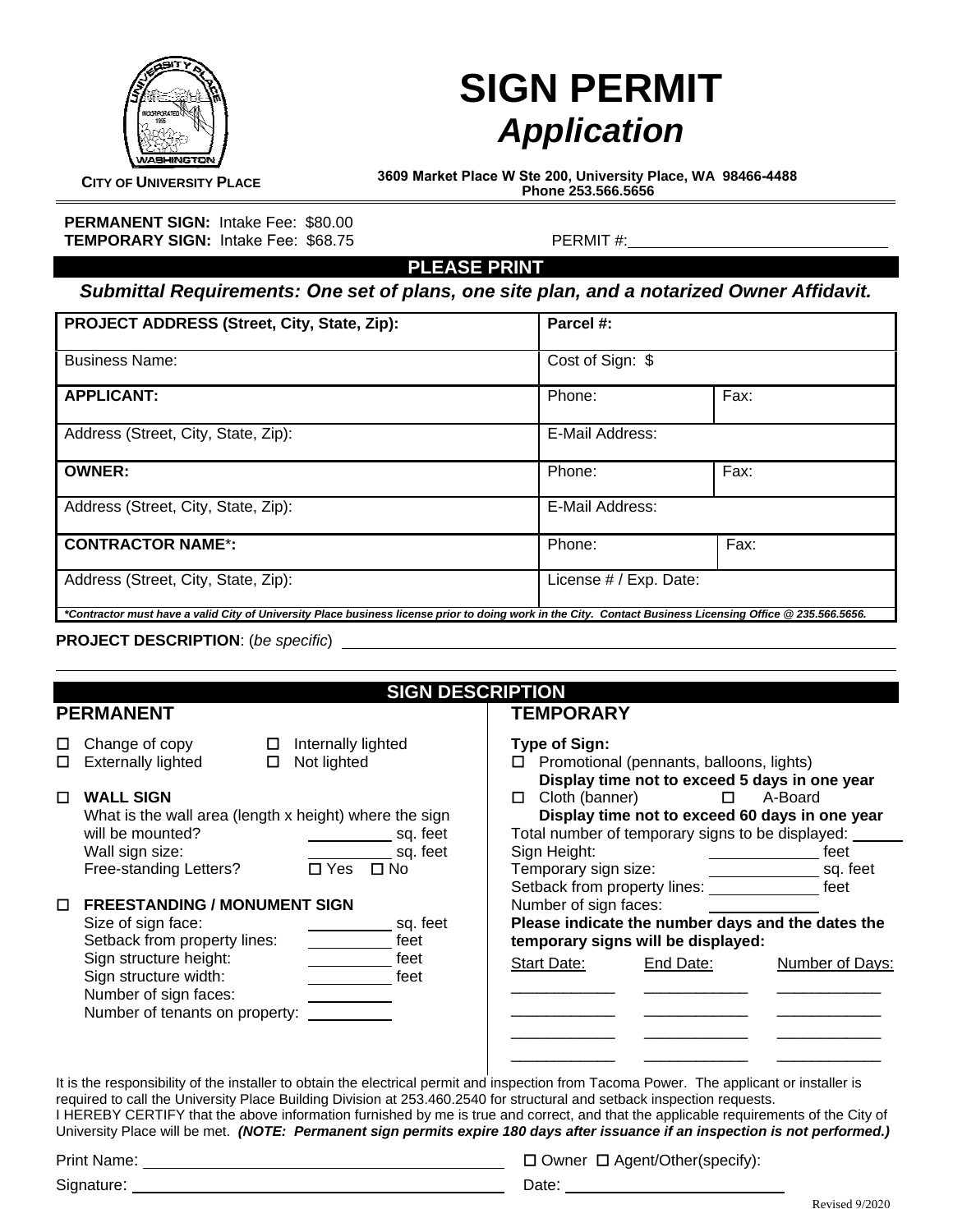### *CITY OF UNIVERSITY PLACE*

# **AFFIDAVIT OF CONSENT SIGN PERMIT**

#### **DECLARATION:**

| I certify by this affidavit that I am / we are the owner(s) or person(s) in legal possession of the property |  |  |                                      |  |
|--------------------------------------------------------------------------------------------------------------|--|--|--------------------------------------|--|
| at a                                                                                                         |  |  | within the City of University Place, |  |
| Washington, and hereby give permission for the placement of the sign(s) as shown in the attached             |  |  |                                      |  |
| application.                                                                                                 |  |  |                                      |  |

#### OWNER OR LEGAL POSSESSOR OWNER OR LEGAL POSSESSOR

#### **ACKNOWLEDGMENT:**

STATE OF WASHINGTON )

) SS

COUNTY OF PIERCE )

| On this day appeared before me                                                                    |                             | (owner), to me     |  |  |
|---------------------------------------------------------------------------------------------------|-----------------------------|--------------------|--|--|
| known as the individual(s) described in and who executed the within and foregoing instrument, and |                             |                    |  |  |
| acknowledge that                                                                                  | (he/she) signed the same as | (his/her) free and |  |  |
| voluntary act and deed, for the uses and purposes therein mentioned.                              |                             |                    |  |  |

GIVEN under my hand and official this \_\_\_\_\_\_\_\_\_\_ day of \_\_\_\_\_\_\_\_\_\_\_\_\_\_\_\_\_\_\_\_\_\_\_\_\_, 20\_\_\_\_\_\_\_\_.

Notary Public in and for the State of Washington

Residing at

My Commission Expires